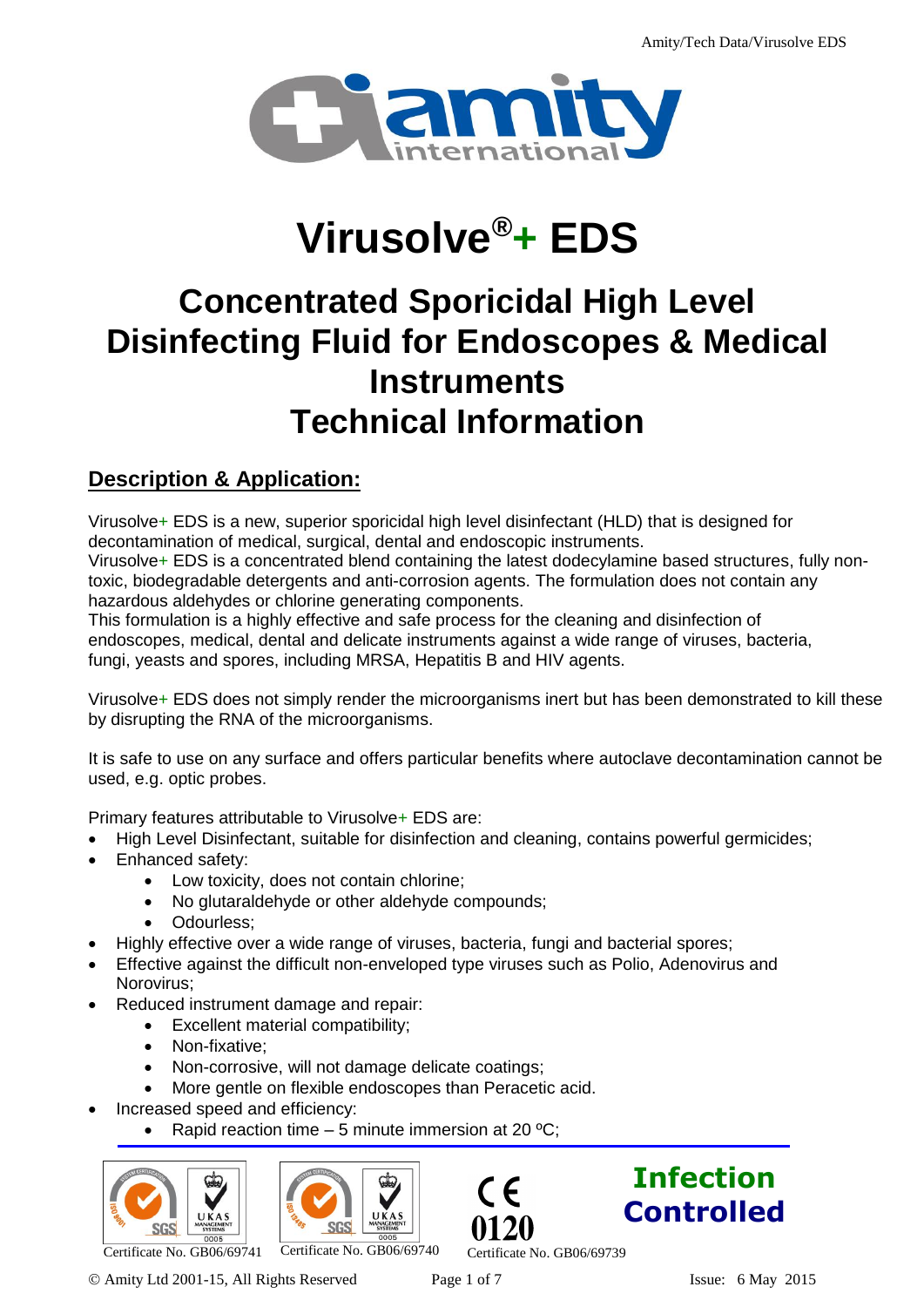- Improved instrument availability through faster turn around times for decontamination;
- No activation required;
- cost effective improved staff productivity, more flexible, more devices processed per litre;
- Approved by accredited laboratories.

# **Applications**

Virusolve+ EDS is ideal for removing biohazards from medical instruments, endoscopes and other equipment used in hospitals, health centres, dentists and laboratories.

# **Compatibility**

Virusolve+ EDS is compatible with a wide range of fabrics, rubbers, plastics and hard surface materials and will not attack metal surfaces if used in accordance with standard infection control practises at the recommended dilution rate and contact time.

# **Health and Safety**

Virusolve+ EDS is not flammable and is neither a known or suspected carcinogen.

In the 'concentrate' form the product is classed as being corrosive and contact with skin and eyes should be avoided

Virusolve+ EDS is classed as being non-hazardous once diluted to working strength and should not pose any health concerns when used according to the specified user directions.

Virusolve+ EDS is intended for external use only.

See Safety Data Sheets for details.

# **Typical Properties**

| Appearance                                  | <b>Blue coloured liquid</b> |
|---------------------------------------------|-----------------------------|
| Odour                                       | Slight odour                |
| рH,                                         | 12.6 units (neat)           |
|                                             | 11.7 (10% solution)         |
|                                             | 11.3 (2.5% solution)        |
|                                             | 11.2 (1% solution)          |
| Density, g/cm <sup>3</sup> @ 20 $\degree$ C | $1.05$ (neat)               |
|                                             | 1.02 (2.5% solution)        |
| Solubility in water                         | Complete                    |
| Flash Point (Abel closed cup)               | None                        |
|                                             |                             |

Shelf Life: Concentrate – 3 years in unopened original containers when stored between 5 °C and 40 °C out of direct sunlight.

Virusolve+ EDS, in contrast to other disinfectants, is unique as it is capable of penetrating the outer membranes of the bacteria and viruses and as a result renders the genome material within the cell inactive. This is in contrast to other disinfectants in the marketplace that are composed of chemicals that may well inactivate the cells for a period of time, preventing growth, but after a period the cells will regenerate and multiply.

Virusolve+ EDS will inactivate the cell to the point where the RNA is destroyed and therefore preventing replication.

Virusolve+ EDS will also attack all single strand transcriptase positive and transcriptase negative viruses within similar families.

Virusolve+ EDS has been thoroughly tested by independent laboratories and demonstrated to be effective against gram negative and gram positive bacteria, viruses, spores and fungi/yeasts.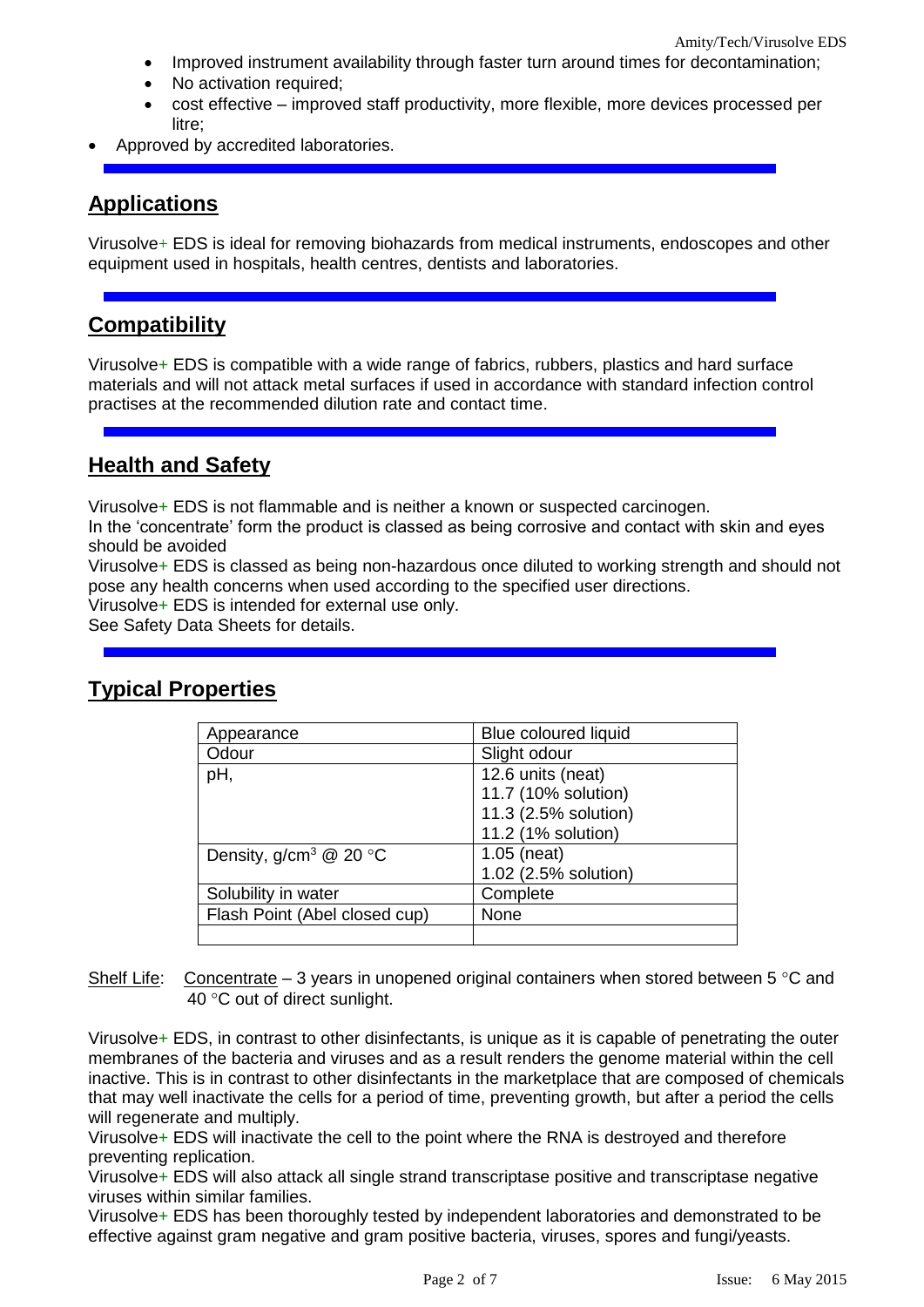Efficacy data has been raised against the following specific organisms: Bacteria:

Enterococcus hirae Escherichia coli Methicillin resistant Staphylococcus aureus (MRSA) Pseudomonas aeruginosa Staphylococcus aureus Mycobacterium terrae (Note – has been used for testing against TB) Mycobacterium tuberculosis Mycobacterium avium Viruses: - Poliovirus-1 Feline Calicivirus (Human norovirus surrogate) Adenovirus-5 Bovine parvovirus Spores:- Bacillus subtilis Clostridium difficile Fungi and Yeasts: - Aspergillus fumigatus Aspergillus niger Candida albicans

## **Directions for Use**

Virusolve+ EDS is supplied as a concentrated product that requires dilution prior to use. Virusolve+ EDS is also available as a Ready-to-Use (RTU) solution that requires no dilution prior to use.

#### **Concentrate dilution:**

For cleaning and disinfection applications, dilute 1 part Virusolve+ EDS concentrate in 40 parts water (i.e. a 2.5% solution or 25ml/Litre)

Note Greater strengths of up to 5% Virusolve+ EDS (i.e. 1 part in 20 parts water or 50ml/Litre) may be used where high levels of contaminants or where difficult or hazardous contaminants may be present.

#### Application:

#### **For Disinfection of instruments and equipment:**

Select as appropriate from the following:

#### **Where probes are applied to nasal or ear cavity or via endoscopes into stomach, duodenum, colon rectum or to broken/infected areas of skin and mouth:**

- Wear Personal Protective Equipment (PPE) i.e. gloves and apron
- Wash probe carefully in an Enzymatic cleaner and rinse. Dry with paper towel. **Note**: The enzymatic cleaner recommended by Amity is as follows: For automated processes use either Viruzyme+, Viruzyme N or for the most arduous cleaning use Viruzyme Duo system For manual cleaning use Viruzyme III
- Make up Virusolve+ EDS solution at 1:40 (2.5% solution)
- Immerse for 5 minutes for bactericidal, fungicidal, virucidal, tuberculocidal, sporicidal and immuno-compromised protection.
- Rinse in sterile water and dry with sterile material
- The probe is now ready for use
- Replace in double sealed pack for storage.
- Use test kit / MEC Strip to validate the decontamination process.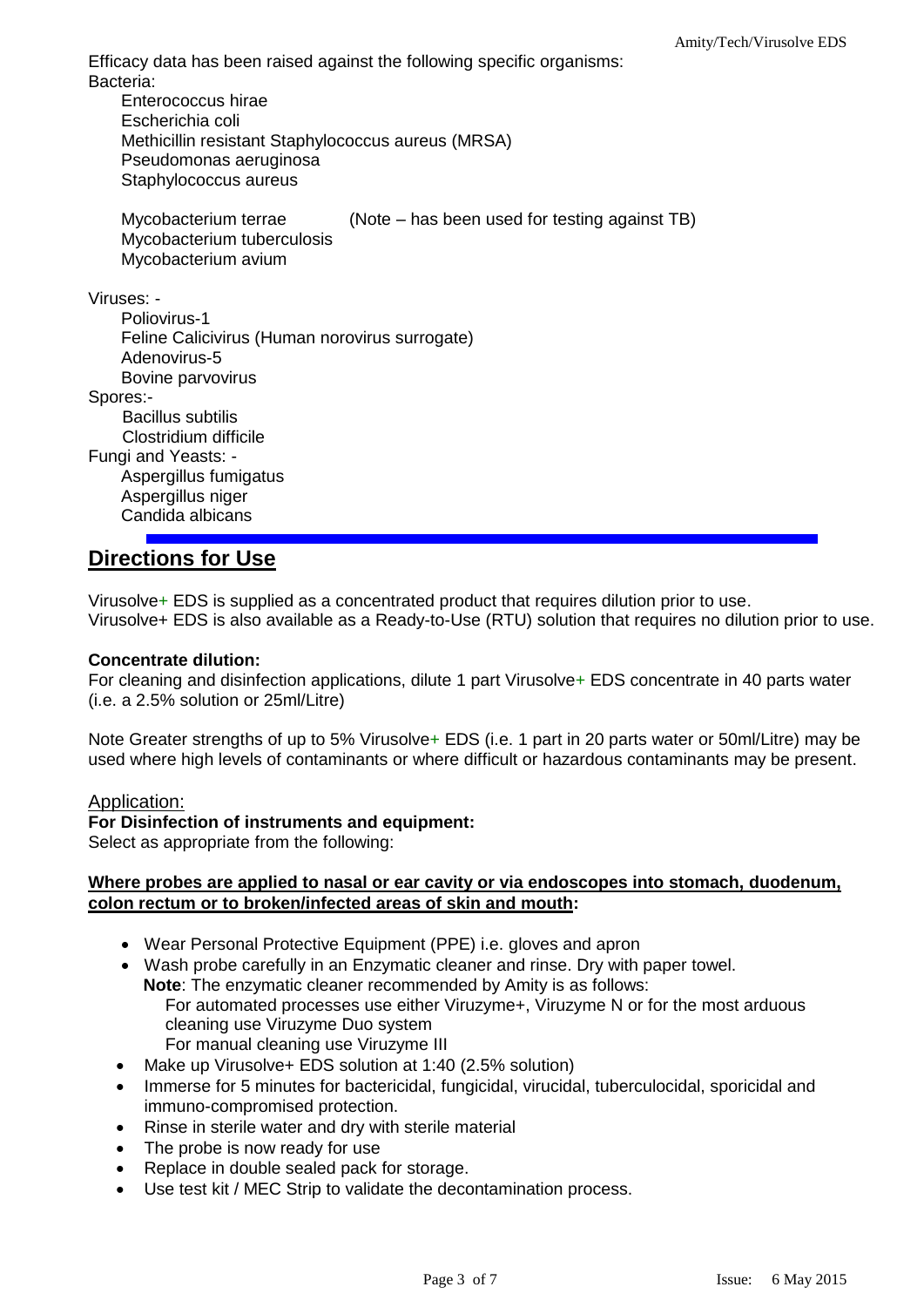### **Under low risk conditions on intact skin where no infection is suspected:**

- Inspect probe head, sleeving and connectors.
- Wipe scan-head thoroughly with Virusolve+ Wipes twice
- Allow air dry
- Store in suitable holder until required for use

#### **For probes/transducer to be used in endocavity invasive procedures where no covers are in place or where the cover appears damaged:**

- Dispose of damaged cover in yellow bin
- Wear gloves and apron and wash probe carefully in an Enzymatic cleaner and rinse. Dry with paper towel

**Note**: The enzymatic cleaner recommended by Amity is as follows:

For automated processes use either Viruzyme+, Viruzyme N or for the most arduous cleaning use Viruzyme Duo system

For manual cleaning use Viruzyme III

- Make up Virusolve + EDS solution at 1:40 (2.5% solution)
- Immerse for 5 minutes for bactericidal, fungicidal, virucidal, tuberculocidal, sporicidal and immuno-compromised protection.
- Rinse in sterile water and dry with sterile material
- The probe is now ready for use
- Replace in clean holder.
- Use test kit / MEC Strip to validate the decontamination process.

This process should also be used where external procedure are being used for patients in high risk groups – HIV/AIDS/MRSA/ Biopsies and drainage procedures

#### **For external ultrasound procedure under normal risk conditions:**

- Select appropriate probe and scan patient
- Wipe scan-head thoroughly with Virusolve+ Wipes twice
- Allow to air dry
- Store in suitable holder until required for use

### **CHEMICAL REPROCESSING OF INSTRUMENTS STAGE TWO – HIGH LEVEL DISINFECTION**

Instruments and devices that are non-autoclavable, particularly those, which are heat-sensitive or delicate in nature (flexible and rigid endoscopes, etc.), require disinfection with specially designed chemical alternatives like Virusolve+ EDS Instrument Disinfectant.

When choosing a chemical disinfectant for instrument reprocessing, several elements need to be considered:

1. The product must have secure microbiological credentials (Sporicidal, Mycobactericidal, Virucidal, Fungicidal and Bactericidal), supported by laboratory test reports.

2. The product must be safe to use (non-toxic, non-fuming, non-sensitising) ideally with minimum precautionary measures. Avoid aldehyde or glutaraldehyde based products completely.

3. The product must be compatible with all equipment and instruments with which they come into contact.

4. The product should be easy to dilute/mix, leaving little room for error.

5. Long term diluted shelf lives (14 days) with efficacy test verification methods ensure a more economic solution than the many 'one-day, throw away' alternatives.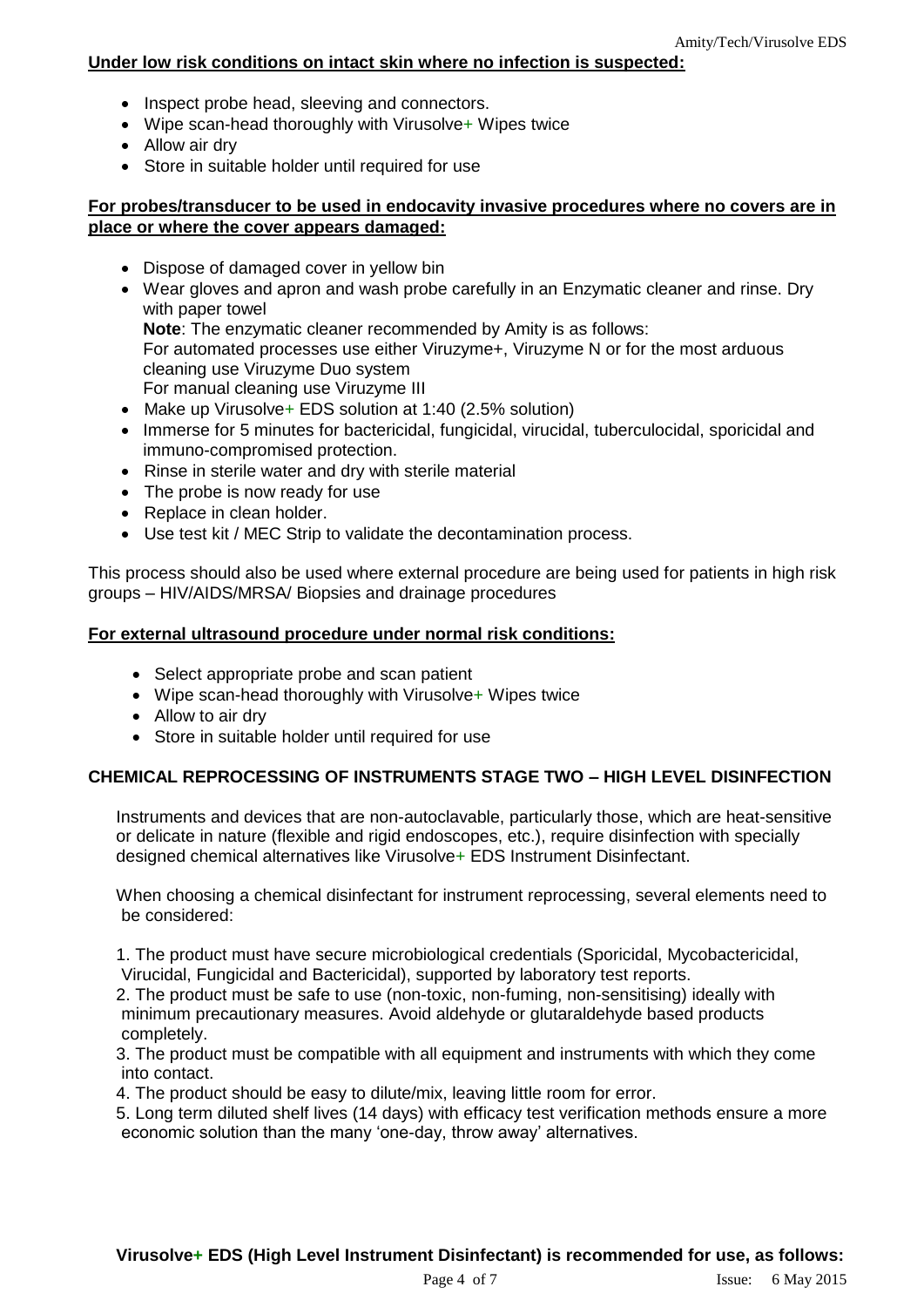i) Make up solution at a dilution of 1:40 (2.5% in water) – 25ml Virusolve+ EDS to 1 litre water ii) Make sure that instrument has been thoroughly cleaned (STAGE ONE)

iii) Immerse instrument in solution for 5 - 10 minutes making sure that all internal channels are flushed through.

iv) Remove and rinse with purified or deionised water,

v) Remove and rinse with purified or deionised water again,

vi) Dry and store in sterile packaging for re-use.

A policy by the practice / department too carefully monitor the above will help to reduce any potential problems. Amity would recommend to conduct the MEC test at least once per day.

#### **Changing from an Aldehyde based disinfectant (Glutaraldehyde and OPA) to Virusolve+ EDS**

The aldehyde will be absorbed into the walls of all plastics including flexible endoscopes and if no pre-treatment is carried out there will be a chemical reaction which can cause discolouration. To prevent this Amity would recommend to soak all plastic instruments, syringing tubes, connection tubes, flexible endoscopes etc in a solution of Viruzyme III diluted to 1% (10ml/litre) for a minimum time of 3-4 hours but this could be extended to an overnight soak. Then rinse thoroughly. This should eliminate 99% of the possible reaction occurring.

#### **Disposal of spent solutions:**

Flush to drain with copious water or soak up onto inert material and dispose of with clinical waste

Product is biodegradable under OECD conditions.

Analysis

When required by users, Virusolve+ EDS solutions may be checked for concentration using the procedure set out in Product Information Bulletin Sheet (PIBS) 08-004.

A simple spot test using MEC Test Strips may also be used, reference PIBS 08.For maximum effectiveness, the Virusolve+ EDS solution should be replaced when themeasured strength falls below the recommended 2.5% level or if any sign of gross soiling of the solution is present.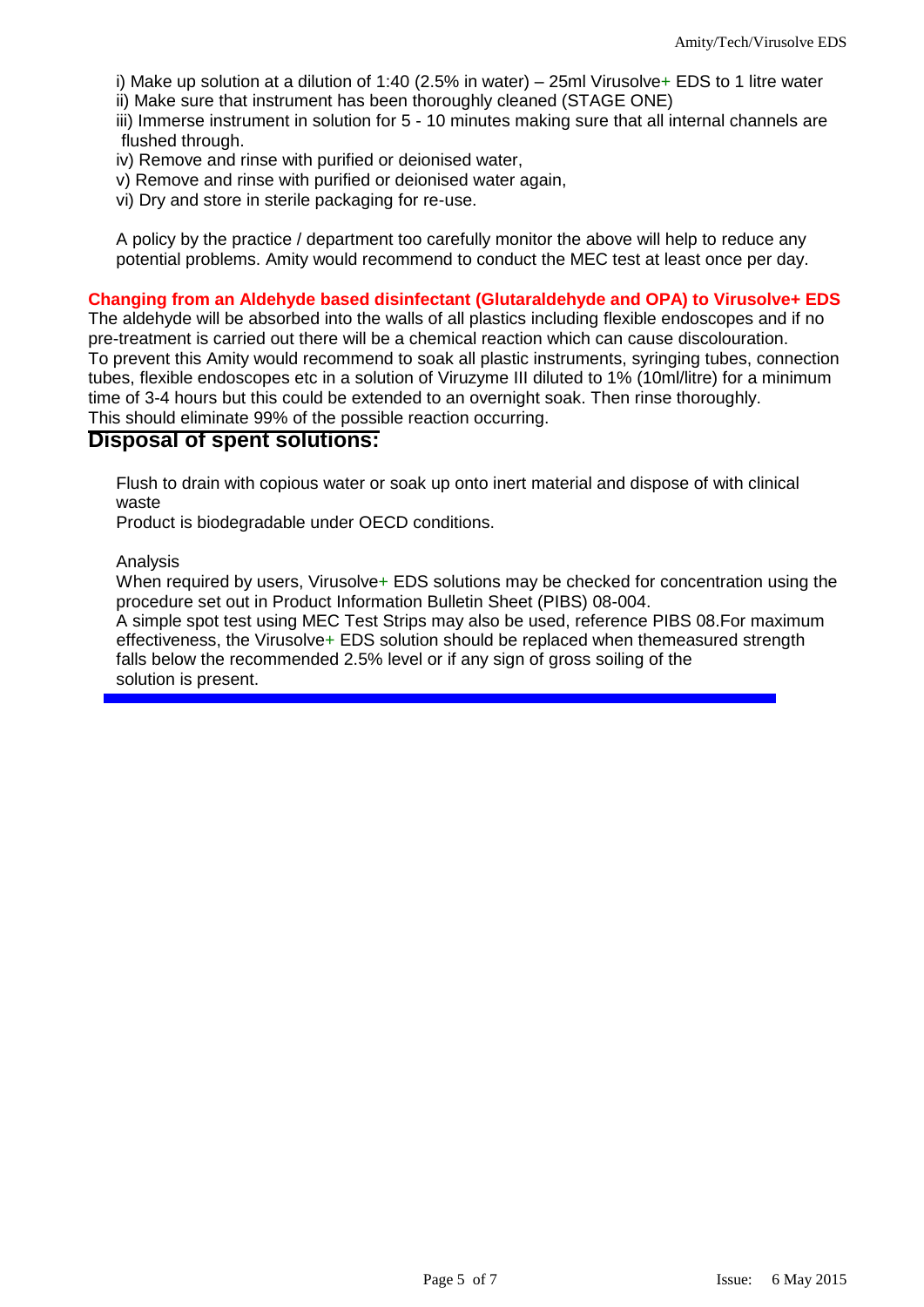# **CONTACT DETAILS:**

#### For UK and Rest of the World: For North America:

Amity International, and the control of the Amity International, Libra House, West Street PO Box 5254, Worsbrough Dale, 1704 Denver Road, BARNSLEY ANDERSON, S YORKS, S70 5PG, SALL SOUTH CAROLINA, ENGLAND SC29623, USA.

Tel: +44 (0) 1226 770787 Tel: 864 622 2233 Fax: +44 (0) 1226 770757 Fax: 864 622 2234

**E-mail**: [sales@amityinternational.com](mailto:sales@amityinternational.com) **Web site**: www.amityinternational.com

For any further information, please contact your distributor or Amity.

In the event of any technical queries, please contact: Mr. Ram Singh at the UK/ROW address or by e-mail to:

#### [rsingh@amityinternational.com](mailto:rsingh@amityinternational.com)

# **Packaging Details:**

Virusolve+ EDS is available in the following packaging. Users will need to specify requirements on their order.

As a Concentrate in:

- 
- 250 ml bottle (minimum order quantity applies)

- 125 ml bottle (minimum order quantity applies)

- 
- 1 Litre self dosing containers
- 5 Litre containers
- 25 litre container
- 10 Litre, 210 Litre and/or 1000 Litre IBC container (available upon application)

As a RTU (Ready to Use) Solution in:

- 5 Litre containers